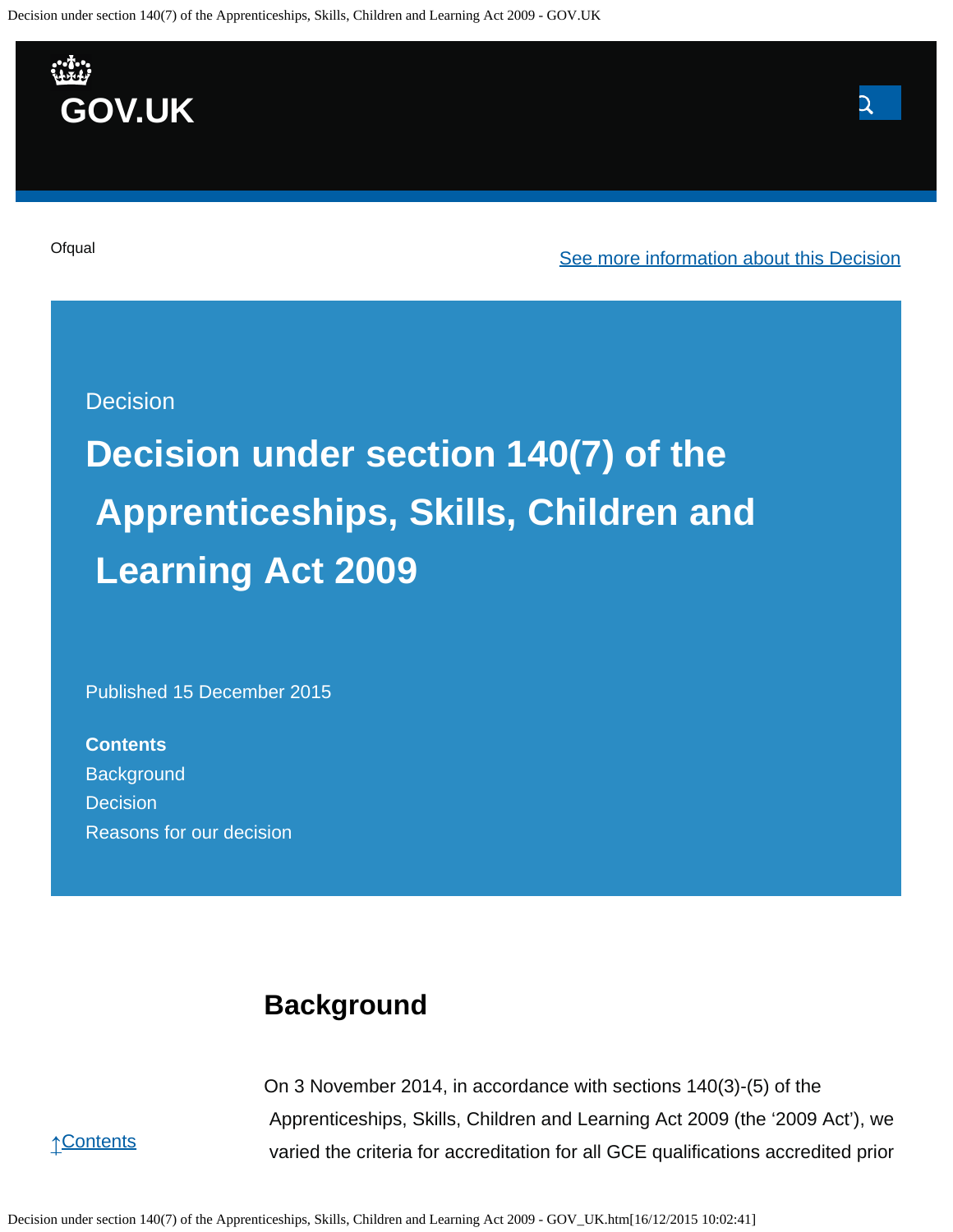to 19 June 2014.

At the same time, in accordance with section 140(6) of the 2009 Act, we specified that:

- GCE qualifications accredited prior to 19 June 2014 in Art and Design, Biology, Business, Chemistry, Computer Science, Economics, English Language, English Literature, English Language and Literature, History, Physics, Psychology, and Sociology would cease to be accredited on 31 August 2016
- all other GCE qualifications accredited prior to 19 June 2014 would cease to be accredited on 31st August 2017

Section 140(7) of the 2009 Act allows us to vary a date specified under section 140(6) at any time before the date.

## **Decision**

We have, in accordance with section 140(7) of the 2009 Act, decided to vary the date on which accreditation ceases to have effect for all GCE qualifications in:

- **Business Studies**
- Computing

Accreditation for these qualifications will now cease to have effect on 31 August 2016.

## **Reasons for our decision**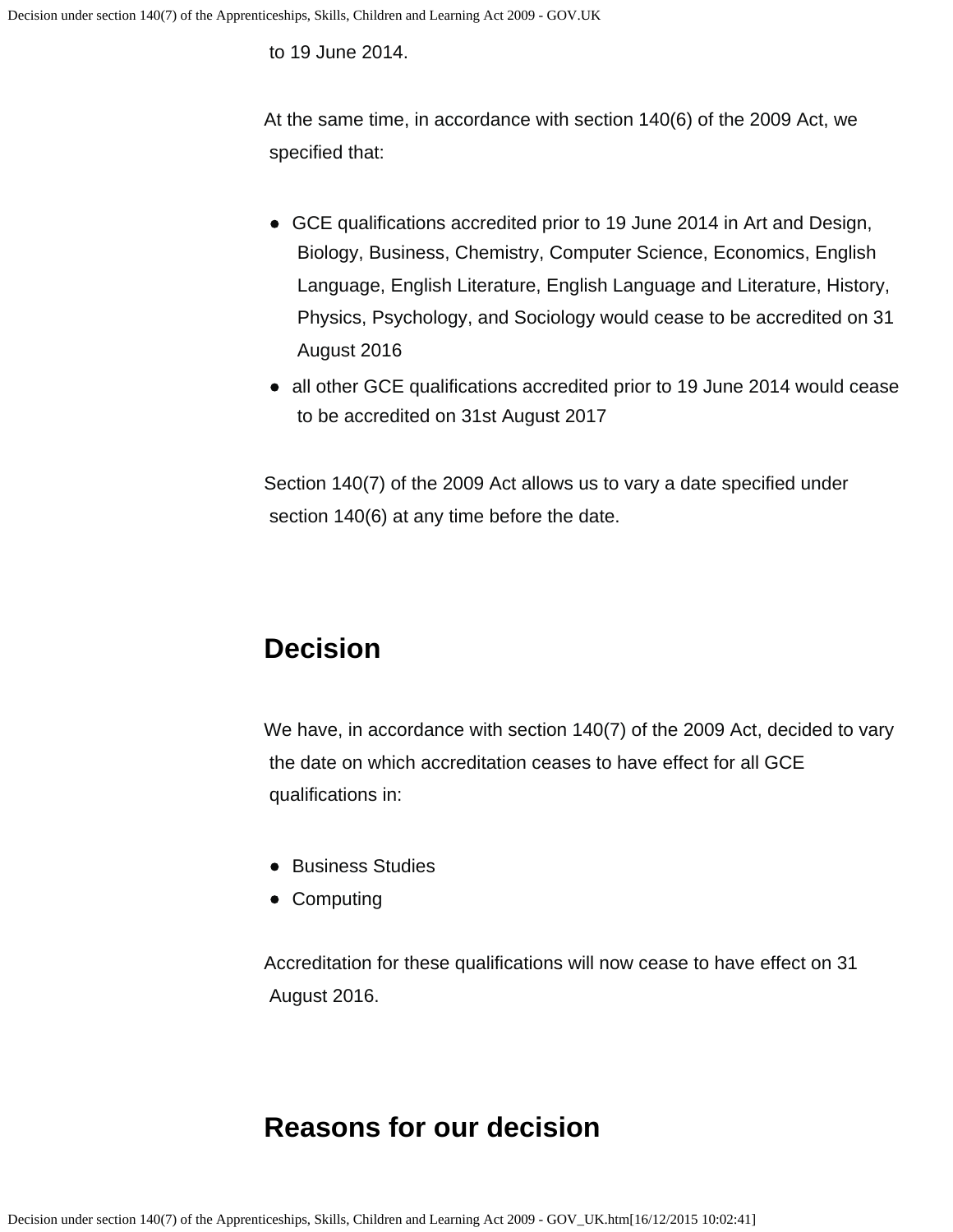Our 3 November 2014 decision incorrectly specifies a date on which GCE qualifications accredited prior to 19 June 2014 in Business and Computer Science will cease to be accredited. There are no such qualifications - our decision should instead have referred to GCE qualifications accredited prior to 19 June 2014 in Business Studies and Computing.

This decision corrects our earlier error.

Is there anything wrong with this page?

#### **Services and information**

#### **Departments and policy**

**[Benefits](https://www.gov.uk/browse/benefits)** 

[Births, deaths, marriages and](https://www.gov.uk/browse/births-deaths-marriages)  [care](https://www.gov.uk/browse/births-deaths-marriages)

[Business and self-employed](https://www.gov.uk/browse/business)

[Childcare and parenting](https://www.gov.uk/browse/childcare-parenting)

[Citizenship and living in the UK](https://www.gov.uk/browse/citizenship)

[Crime, justice and the law](https://www.gov.uk/browse/justice)

[Disabled people](https://www.gov.uk/browse/disabilities)

[Driving and transport](https://www.gov.uk/browse/driving)

[Education and learning](https://www.gov.uk/browse/education)

[Employing people](https://www.gov.uk/browse/employing-people)

[Environment and countryside](https://www.gov.uk/browse/environment-countryside)

[Housing and local services](https://www.gov.uk/browse/housing-local-services)

[Money and tax](https://www.gov.uk/browse/tax)

[Passports, travel and living](https://www.gov.uk/browse/abroad) [abroad](https://www.gov.uk/browse/abroad)

[Visas and immigration](https://www.gov.uk/browse/visas-immigration)

[Working, jobs and pensions](https://www.gov.uk/browse/working)

[How government](https://www.gov.uk/government/how-government-works)  [works](https://www.gov.uk/government/how-government-works)

**[Departments](https://www.gov.uk/government/organisations)** 

**[Worldwide](https://www.gov.uk/government/world)** 

**[Policies](https://www.gov.uk/government/policies)** 

**[Publications](https://www.gov.uk/government/publications)** 

**[Announcements](https://www.gov.uk/government/announcements)**